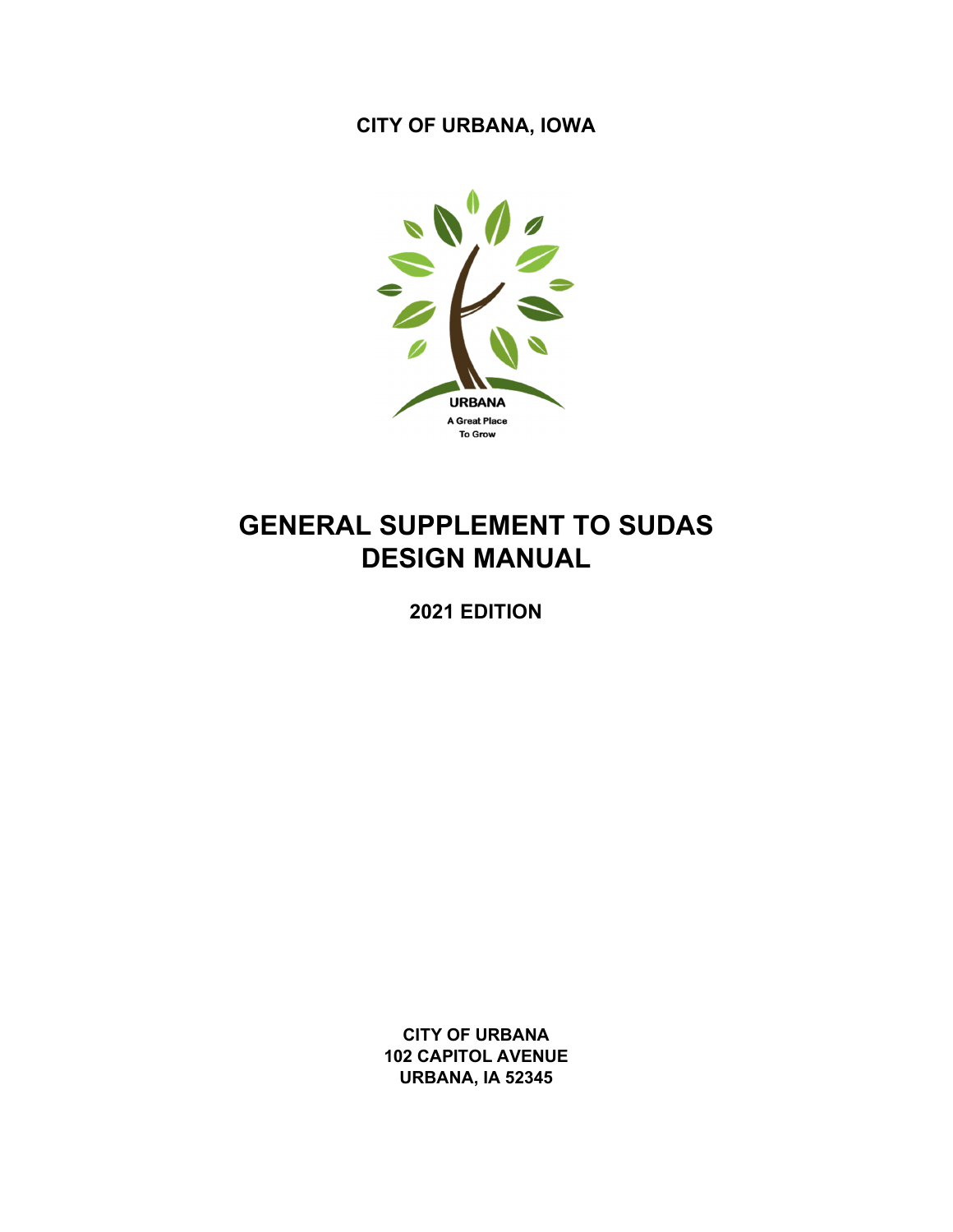## **TABLE OF CONTENTS**

| <b>CHAPTER 1 - GENERAL PROVISIONS</b><br>1C-1 Submittal Procedures<br>1D-1 Detailed Plans for Construction of Public Improvements<br>1H Design Survey Standards (New) | $\overline{2}$<br>$\overline{2}$ |  |
|-----------------------------------------------------------------------------------------------------------------------------------------------------------------------|----------------------------------|--|
| <b>CHAPTER 2 - STORMWATER</b><br>2A-1 General Information                                                                                                             | 3                                |  |
| <b>CHAPTER 4 – Water Mains</b><br>4C-1 Facility Design                                                                                                                | 4                                |  |
| CHAPTER 5 - Roadway Design<br>5C-1 Geometric Design Tables<br>5C-2 Geometric Design Elements<br>5F-1 Pavement Thickness Design<br>5N-1 Traffic Impact Studies         | 4<br>4<br>4<br>5                 |  |
| <b>CHAPTER 12 - Street Tree Criteria</b><br>12A-1 General Sidewalk Requirements                                                                                       | 5                                |  |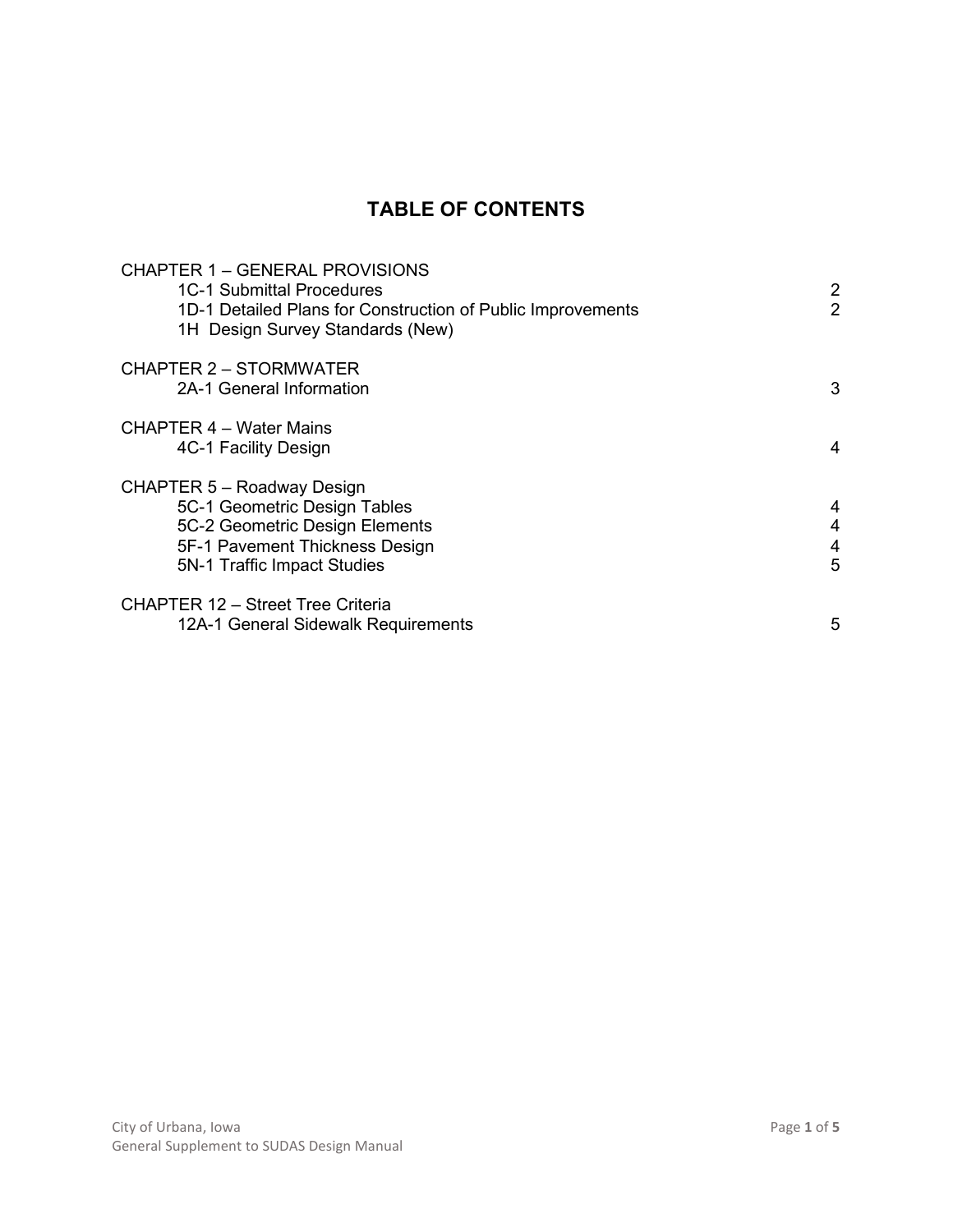## **CITY OF URBANA, IOWA GENERAL SUPPLEMENT TO SUDAS DESIGN MANUAL 2020 EDITION**

This general supplement amends or supplements the Statewide Urban Design and Specifications (SUDAS) Design Manual and other provisions of the Contract Documents as indicated below. All provisions which are not so amended and supplemented remain in full force and effect.

The terms used in this general supplement will have the meanings indicated in SUDAS.

## **Chapter 1 – General Provisions**

#### **1C-1 Submittal Procedures**

#### **A. Construction Plans and Specifications Submittal Procedure: Add the following to Item 9:**

"Submit design files in AutoCAD or GIS Shapefile format that shows all proposed public utilities, private service line connections, streets, sidewalks, and other items to be publicly maintained."

## **1D-1 Detailed Plans for Construction of Public Improvements**

## **A. Public Improvement Plan Sheet Requirements Delete Item 2. Plan Sheet Material**

#### **C. Public Improvement Plan Sheet Requirements Replace item 7 with the following:**

"Location, size, and type of all sewer stubs and wyes. Reference stub locations to the nearest manhole. When risers are to be installed, show riser location and size."

#### **Add Paragraph J – Design Survey Standards as follows: J. Design Survey Standards**

All design survey shall be performed directly by or under responsible charge of a Professional Engineer or Professional Land Surveyor licensed in the State of Iowa.

## **References**

Cedar Rapids Coordinate System: Name: US State Plane 1983 Datum: NAD 1983 (NA2011) Zone: Iowa North 1401 Geoid: GEOID12A (Conus) Vertical Datum: NAVD88

Include a list of all horizontal and vertical control points used for the project design in the construction drawings per SUDAS Design Manual Section 1D-1.B.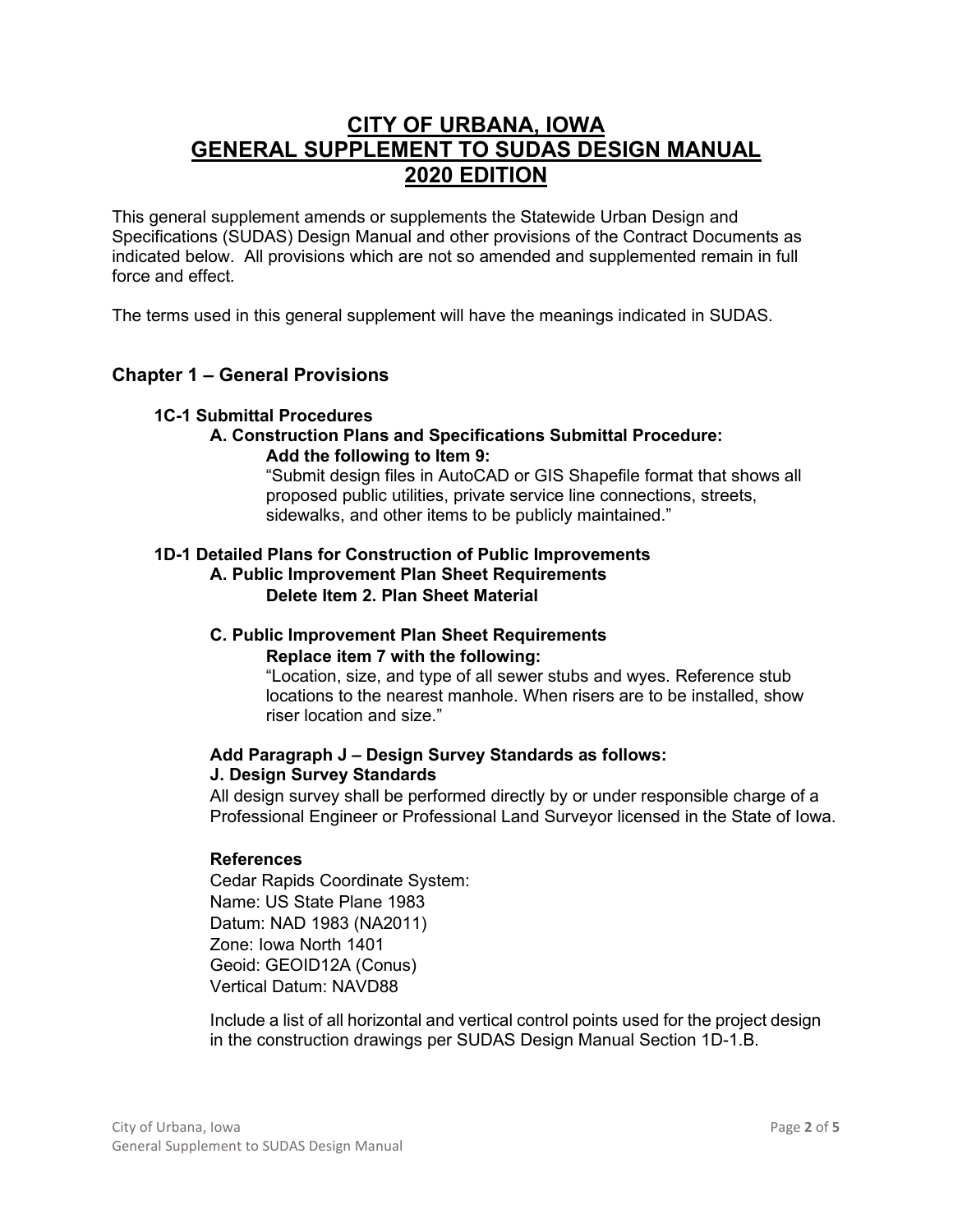## **Chapter 2 – Stormwater**

## **2A-1 General Information**

**D. Unified Sizing Criteria:** 

**1. General Information:** 

## **Delete the second paragraph and Table 2A-1.01 and replace with following:**

Stormwater quality requirements shall be addressed in the design of the stormwater management per the criteria in Table URBANA - 2A-1.01.

## **Table URBANA - 2A-1.01:** Summary of the Recommended Unified Stormwater Sizing Criteria for Management of Stormwater Quality and Quantity

| <b>Sizing Criteria</b>                                                          | <b>Required</b>                                                                                                                                                                                                                                                                                                                                                                                                                                                                                                                                                                                                                                                                                                                                                                                                                                                                                                                                                                                                                                                                                                                                                                        |  |  |  |  |  |  |
|---------------------------------------------------------------------------------|----------------------------------------------------------------------------------------------------------------------------------------------------------------------------------------------------------------------------------------------------------------------------------------------------------------------------------------------------------------------------------------------------------------------------------------------------------------------------------------------------------------------------------------------------------------------------------------------------------------------------------------------------------------------------------------------------------------------------------------------------------------------------------------------------------------------------------------------------------------------------------------------------------------------------------------------------------------------------------------------------------------------------------------------------------------------------------------------------------------------------------------------------------------------------------------|--|--|--|--|--|--|
|                                                                                 | <b>Method</b>                                                                                                                                                                                                                                                                                                                                                                                                                                                                                                                                                                                                                                                                                                                                                                                                                                                                                                                                                                                                                                                                                                                                                                          |  |  |  |  |  |  |
| <b>Water Quality</b><br>Volume (WQv)                                            | Runoff that is generated from a 1.25-inch rainfall event shall be captured<br>and treated using appropriate stormwater Best Management Practices<br>(BMPs). The WQv shall be calculated in accordance with Chapter 2 of<br>the current Iowa Stormwater Management Manual (ISWMM) and<br>calculations provided in the Engineer's drainage report.<br>For new development projects, the WQv shall be calculated based on the<br>entire site, not just impervious areas.<br>For redevelopment projects that result in 0.5 acre or more of land<br>disturbance, the WQv shall be calculated as follows:<br>If less than 50% of the site is disturbed, WQv shall be based on the<br>increase of the impervious area, not the entire site.<br>If 50% or more of the site is disturbed, WQv shall be based on the<br>area of the entire site.<br>The BMP practice selected by the applicant/owner, to capture and treat the<br>WQv shall be selected and designed in accordance with the ISWMM. Where<br>favorable soil conditions are present, infiltration based practices are highly<br>encouraged. The submitted report shall show a map of the site area upon<br>which the WQv is based. |  |  |  |  |  |  |
| Recharge<br><b>Volume</b><br>(Rev).                                             | Infiltrate a fraction of the WQv based on the annual recharge rate of the<br>hydrologic soil group existing on the site. The Rev shall be calculated in<br>accordance with Chapter 2 of the Iowa Stormwater Management Manual.                                                                                                                                                                                                                                                                                                                                                                                                                                                                                                                                                                                                                                                                                                                                                                                                                                                                                                                                                         |  |  |  |  |  |  |
| <b>Channel</b><br><b>Protection</b><br><b>Storage</b><br><b>Volume</b><br>(Cpv) | Provide extended detention for the post-development runoff generated in a<br>1-year, 24-hour storm per NOAA Atlas 14 such that the volume is released<br>over 24 hours. The Cpv shall be calculated in accordance with Chapter 2 of<br>the Iowa Stormwater Management Manual.                                                                                                                                                                                                                                                                                                                                                                                                                                                                                                                                                                                                                                                                                                                                                                                                                                                                                                          |  |  |  |  |  |  |
| <b>Overbank</b><br><b>Flood</b><br><b>Protection:</b><br>(Qp)                   | Provide peak discharge control of the runoff generated in 2-year through 5-<br>year, 24-hour storm per NOAA Atlas 14 such that the post-development<br>discharge does not exceed pre-development discharge rates.                                                                                                                                                                                                                                                                                                                                                                                                                                                                                                                                                                                                                                                                                                                                                                                                                                                                                                                                                                      |  |  |  |  |  |  |
| <b>Extreme</b><br><b>Flood</b><br><b>Protection</b><br>(Qf)                     | Provide peak discharge control for runoff generated from all storms larger<br>than the 5-year, 24-hour storm up to the 100-year, 24-hour storm such that<br>post- development discharge does not exceed the peak discharge rate for<br>the 5-year, 24-hour storm.                                                                                                                                                                                                                                                                                                                                                                                                                                                                                                                                                                                                                                                                                                                                                                                                                                                                                                                      |  |  |  |  |  |  |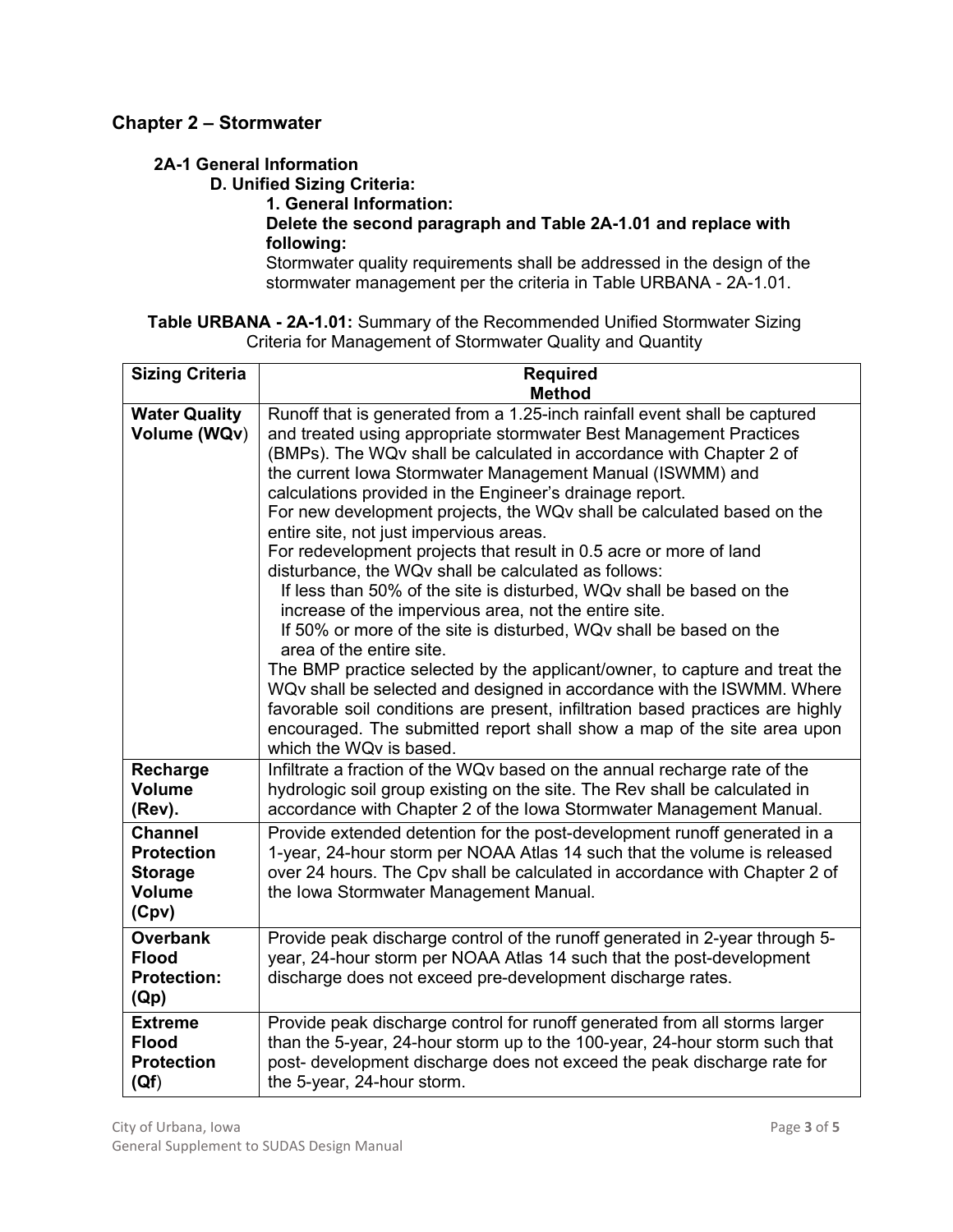## **Chapter 4 – Water Mains**

#### **4C-1 Facility Design**

#### **B. Water Mains:**

## **Delete Item 5 and replace with the following:**

"5. Water mains should be designed with a minimum cover of 5.5 feet for 8-inch diameter mains and 5.0 feet for 12-inch diameter and larger mains. Greater depth of cover, surface loading conditions, or unusual trench conditions may require a stronger class of pipe according to the AWWA Standard regarding the type of pipe being installed. Where a dip must be placed in a main in order to pass under another utility, the length of the deeper main should be kept to a minimum, and bends should be considered to affect the desired offset."

## **Chapter 5 – Roadway Design**

#### **5C-1 Geometric Design Tables C. Roadway Design Tables: Revise Table 5C-1.01: Preferred Roadway Elements as follows:**

| <b>Design Element</b>      | ク斥<br>ZŪ | 30 | クド<br>JJ     | 40         |            | 50     | 55            | 60 |
|----------------------------|----------|----|--------------|------------|------------|--------|---------------|----|
| Minimum gradient (percent) | 75       | フ斥 | フド<br>U. 7 J | フ斥<br>U.75 | フ斥<br>0.75 | U. I J | 7 E<br>U. I J |    |

#### **Revise Table 5C-1.02 Footnotes as follows:**

18. All grades less than the preferred values noted in Table 5C-1.01 require approval from the City Engineer. Typically, grades less than the preferred minimum will only be allowed on rehabilitation projects and locations that might otherwise result in significant adverse property impacts. On rehabilitation projects where some gutter ponding would not be expected to cause adverse traffic impacts, the City Engineer may allow for grades down to 0.4%.

## **5C-2 Geometric Design Elements**

#### **D. Vertical Alignment**

#### **1. Minimum Grades:**

#### **Replace the third sentence with the following:**

"A typical minimum grade is 0.75%, but a grade of 0.4% may be used with the approval of the City Engineer in isolated areas where the pavement is accurately crowned and supported on firm subgrade."

#### **5F-1 Pavement Thickness Design**

#### **D. Determining Pavement Thickness: Add the following:**

"All new pavements shall be PCC pavement with a minimum thickness of 7 inches and include a minimum of 6-inch thick granular (or modified) subbase and subbase preparation per SUDAS Standard Specifications Section 2010."